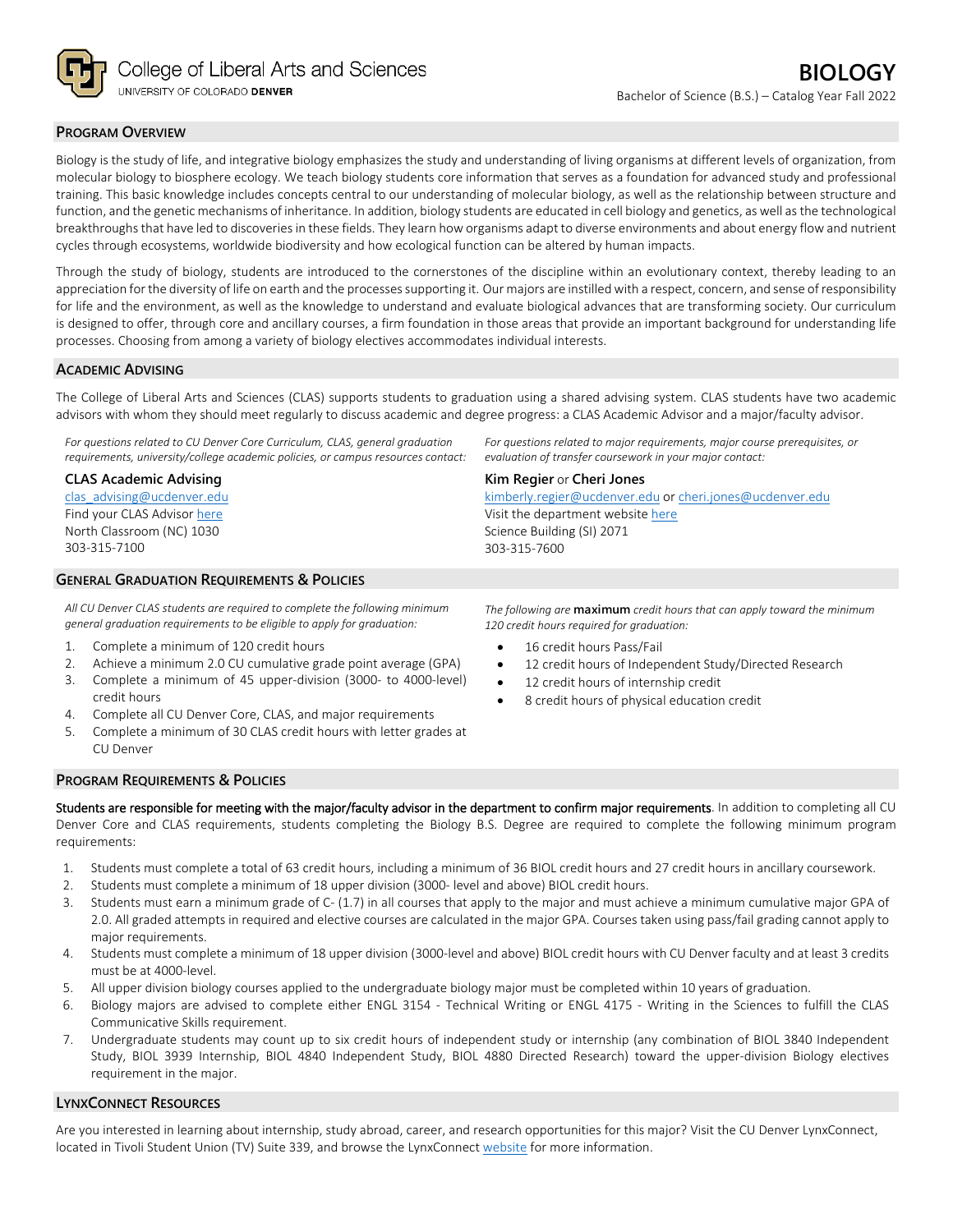

Bachelor of Science (B.S.) – Catalog Year Fall 2022

| <b>Degree Requirements</b>                                                                                                                                                                                                                                                                                                                     | <b>Credits</b> | <b>Notes</b>                                                                                                                                                                                                                                                                                                                                                                                                                                                                 |
|------------------------------------------------------------------------------------------------------------------------------------------------------------------------------------------------------------------------------------------------------------------------------------------------------------------------------------------------|----------------|------------------------------------------------------------------------------------------------------------------------------------------------------------------------------------------------------------------------------------------------------------------------------------------------------------------------------------------------------------------------------------------------------------------------------------------------------------------------------|
| * Course prerequisites change regularly. Students are responsible for consulting advisors and the class schedule in the student portal for prerequisite information. *                                                                                                                                                                         |                |                                                                                                                                                                                                                                                                                                                                                                                                                                                                              |
| <b>CU Denver Core Curriculum Requirements</b>                                                                                                                                                                                                                                                                                                  | $34 - 40$      | <b>CU Denver Core Curriculum Requirements</b>                                                                                                                                                                                                                                                                                                                                                                                                                                |
| <b>CLAS Graduation Requirements</b>                                                                                                                                                                                                                                                                                                            | $15 - 29$      | <b>CLAS Graduation Requirements</b>                                                                                                                                                                                                                                                                                                                                                                                                                                          |
| <b>BIOL Major Requirements</b>                                                                                                                                                                                                                                                                                                                 | 63             |                                                                                                                                                                                                                                                                                                                                                                                                                                                                              |
| <b>BIOL Required Courses</b>                                                                                                                                                                                                                                                                                                                   |                |                                                                                                                                                                                                                                                                                                                                                                                                                                                                              |
| BIOL 2010 & 2011 Organisms to Ecosystems (Gen Bio) with lab or                                                                                                                                                                                                                                                                                 | 4              | *Prerequisite: High School chemistry or CHEM 1000 recommended                                                                                                                                                                                                                                                                                                                                                                                                                |
| BIOL 2030 & 2031 Honors Organisms to Ecosystems (Gen Bio) with lab                                                                                                                                                                                                                                                                             |                | Courses can fulfill CU Denver Core Natural/Physical Science with lab                                                                                                                                                                                                                                                                                                                                                                                                         |
| BIOL 2020 & 2021 Molecules to Cells (Gen Bio) with lab or                                                                                                                                                                                                                                                                                      | $\overline{4}$ | *Prerequisite: C- or higher in BIOL 2010 & 2011 or 2030 & 2031                                                                                                                                                                                                                                                                                                                                                                                                               |
| BIOL 2040 & 2041 Honors Molecules with Cells (Gen Bio) with lab                                                                                                                                                                                                                                                                                |                | Courses can fulfill CU Denver Core Natural/Physical Science with lab                                                                                                                                                                                                                                                                                                                                                                                                         |
| BIOL 3411 Principles of Ecology                                                                                                                                                                                                                                                                                                                | 3              | *Prerequisite: C- or higher in BIOL 2010 or 2030, 2011 or 2031, 2020 or<br>2040, and 2021 or 2041                                                                                                                                                                                                                                                                                                                                                                            |
| BIOL 3445 Introduction to Evolution                                                                                                                                                                                                                                                                                                            | 3              | *Prerequisite: C- or higher in BIOL 2010 or 2030, 2011 or 2031, 2020 or<br>2040, and 2021 or 2041                                                                                                                                                                                                                                                                                                                                                                            |
| BIOL 3611 General Cell Biology                                                                                                                                                                                                                                                                                                                 | 3              | *Prerequisite: C- or higher in BIOL 2010 or 2030, 2011 or 2031, 2020 or<br>2040, 2021 or 2041, CHEM 2031 or 2081, 2038 or 2088, 2061 or 2091,<br>and 2068 or 2098                                                                                                                                                                                                                                                                                                            |
| <b>BIOL 3832 General Genetics</b>                                                                                                                                                                                                                                                                                                              | 3              | *Prerequisite: C- or higher in BIOL 2010 or 2030, 2011 or 2031, 2020 or<br>2040, and 2021 or 2041                                                                                                                                                                                                                                                                                                                                                                            |
| <b>Upper Division Biology Electives</b><br>Complete an additional 16 credit hours of upper-division biology including:<br>One upper division level (3000 or higher) BIOL lab course (BIOL 3020 will<br>not satisfy this requirement) and<br>One three credit hour 4000-level BIOL lecture course from CU Denver<br>Biology faculty             | 16             | *Check individual courses for prerequisites.<br>*CHEM 3810 or CHEM 4820 may also apply to this requirement.<br>*A max of six hours of Independent Study (BIOL3840/4840) or<br>Directed Research (BIOL4880) or Internship (BIOL3939) be may<br>counted toward upper-division biology elective.<br>Internship or Directed Research is highly recommended.<br>*BIOL 4125, 4840, 4880, and 4990 will not count as the 4000-Level<br>elective but can apply as biology electives. |
| Ancillary (Supporting Math and Science) Courses:                                                                                                                                                                                                                                                                                               |                |                                                                                                                                                                                                                                                                                                                                                                                                                                                                              |
| CHEM 2031 & 2038 General Chemistry I with lab or<br>CHEM 2081 & 2088 Honors General Chemistry I with lab                                                                                                                                                                                                                                       | $4 - 5$        | *Prerequisite: MATH1110 and High School chemistry or CHEM 1000<br>recommended                                                                                                                                                                                                                                                                                                                                                                                                |
| CHEM 2061 & 2068 General Chemistry II with lab or<br>CHEM 2091 & 2098 Honors General Chemistry II with lab                                                                                                                                                                                                                                     | 5              | *Prerequisite: C- or higher in CHEM 2031 or 2081 and 2038 or 2088                                                                                                                                                                                                                                                                                                                                                                                                            |
| CHEM 3411 Organic Chemistry I                                                                                                                                                                                                                                                                                                                  | $\overline{4}$ | *Prerequisite: C- or higher in CHEM 2061 or 2091                                                                                                                                                                                                                                                                                                                                                                                                                             |
| PHYS 2311 & 2321 General Physics I & Intro to Experimental Phys Lab I and<br>PHYS 2331 & 2341 General Physics II & Intro Experimental Phys Lab II or<br>PHYS 2010 & 2321 College Physics I & Intro to Experimental Phys Lab I and<br>PHYS 2020 & 2341 College Physics II & Intro to Experimental Phys Lab II                                   | 10             | *Prerequisite: MATH 1401 for PHYS 2311<br>*Prerequisite: C- or higher in PHYS 2311 and MATH 2411 (for 2331)<br>*Prerequisite: C- or higher in PHYS 2010 or 2311 (for 2020)<br>*Prerequisite: C- or higher in PHYS 2030, 2321, or 2351 with (for 2341)                                                                                                                                                                                                                        |
| Complete one of the following options:<br>1) MATH 1401 Calculus I<br>2) MATH 1108 and MATH 1109 Stretch College Algebra or MATH 1080<br>Calculus for Social Sciences and Business or MATH 1110 College Algebra<br>or MATH 1120 College Trigonometry or MATH 1130 Precalculus<br>and<br>BIOL 3763 Biostatistics or MATH 4830 Applied Statistics | $4 - 10$       | *Check individual courses for prerequisites.                                                                                                                                                                                                                                                                                                                                                                                                                                 |
| <b>Estimated General Electives</b>                                                                                                                                                                                                                                                                                                             | $0 - 4$        | General Elective credit hours vary based on Core & CLAS Requirements.<br>Consult with CLAS Advisor.                                                                                                                                                                                                                                                                                                                                                                          |
| <b>Total Minimum Credit Hours:</b>                                                                                                                                                                                                                                                                                                             | 120            | 45 credit hours must be upper-division                                                                                                                                                                                                                                                                                                                                                                                                                                       |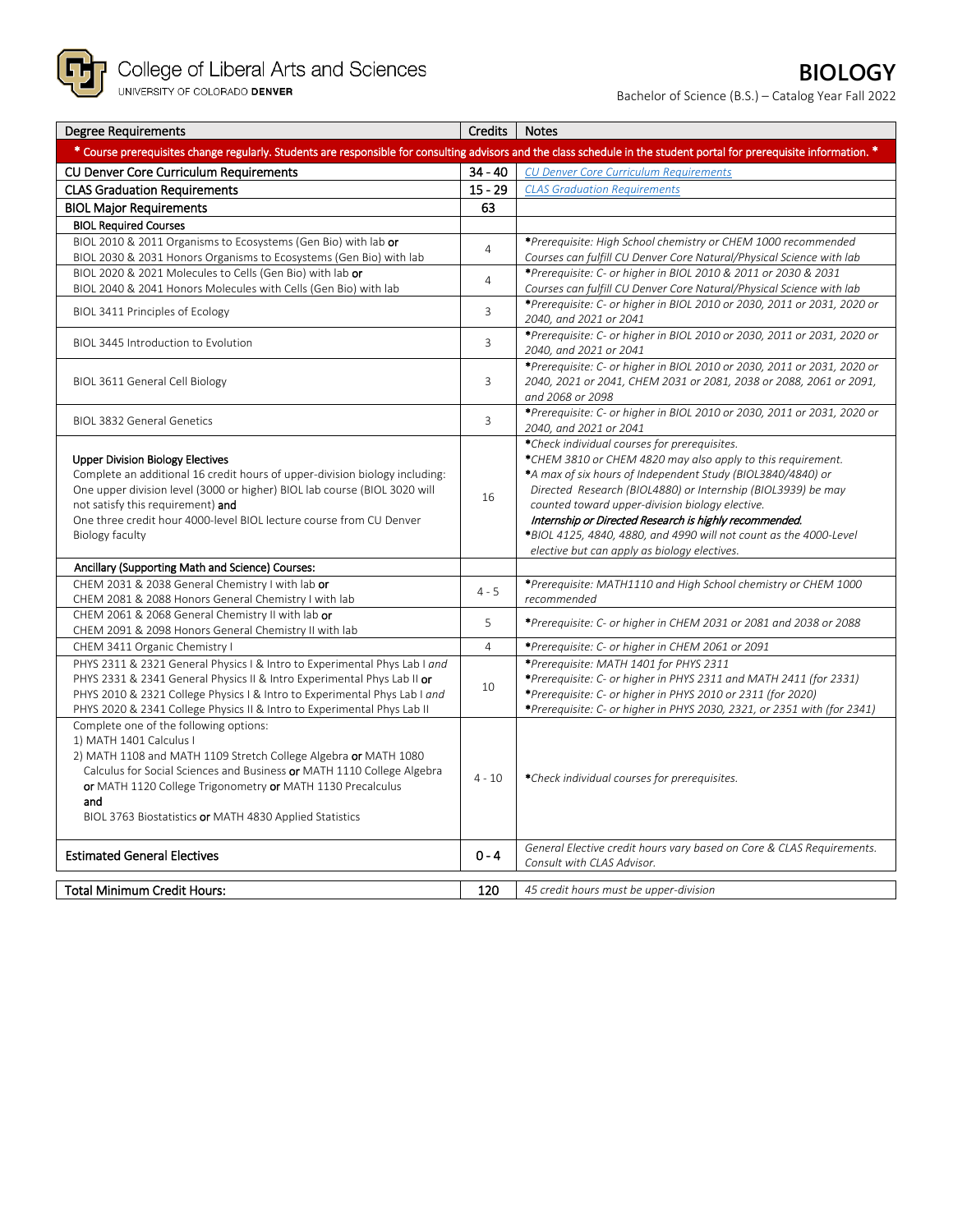

# **SAMPLE ACADEMIC PLAN OF STUDY**

The following academic plan is a *sample* pathway to completing degree requirements for this major. Students should tailor this plan based on previously completed college coursework (e.g., AP, IB, CLEP, dual/concurrent enrollment, and transfer credit), course availability, and individual preferences related to course load, schedules, or add-on programs such as minors or double-majors.

|            | Fall                                                          | CRS | Spring                                                                  | <b>CRS</b> |
|------------|---------------------------------------------------------------|-----|-------------------------------------------------------------------------|------------|
| ு          | ENGL 1020 - Core Composition I                                |     | ENGL 2030 - Core Composition II                                         |            |
| <u> ခြ</u> | MATH $1130^{\circ}$                                           |     | MATH 1401 <sup>PE</sup> , 4830 <sup>PE</sup> or BIOL 3763 <sup>PE</sup> | $3 - 4$    |
|            | BIOL 2010 & 2011 <sup>PR C</sup> or 2030 & 2031 <sup>PR</sup> |     | BIOL 2020 & 2021 PEC or 2040 & 2041 PE                                  |            |
| 8          | CHEM 2031 & 2038 <sup>PRC</sup> or 2081 & 2088                |     | CHEM 2061 & 2068 PEC or 2091 & 2098 PE                                  |            |
|            | UNIV 1110 College Success                                     |     |                                                                         |            |
|            | <b>Total Credit Hours</b>                                     | 16  | <b>Total Credit Hours</b>                                               | 15-16      |

| Spring                                                                  | <b>CRS</b> |
|-------------------------------------------------------------------------|------------|
| ENGL 2030 - Core Composition II                                         |            |
| MATH 1401 <sup>PE</sup> , 4830 <sup>PE</sup> or BIOL 3763 <sup>PE</sup> | $3 - 4$    |
| BIOL 2020 & 2021 PEC or 2040 & 2041 PE                                  |            |
| CHEM 2061 & 2068 PEC or 2091 & 2098 PE                                  |            |
|                                                                         |            |
| Total Credit Hours                                                      |            |

|         | Fall                                                      | <b>CRS</b> | Spring                           | <b>CRS</b> |
|---------|-----------------------------------------------------------|------------|----------------------------------|------------|
| $\circ$ | CLAS Communicative Skills - ENGL 3154 or 4175 recommended |            | BIOL 3411 <sup>PE</sup>          |            |
|         | <b>BIOL 3611<sup>PE</sup></b>                             |            | <b>BIOL 3445<sup>PE</sup></b>    |            |
|         | CHEM 3411 PE or 3481 PE                                   |            | BIOL 3832 <sup>PE</sup>          |            |
| æ.<br>Φ | CLAS Second Language Semester I                           |            | CLAS Second Language Semester II |            |
|         |                                                           |            |                                  |            |
|         | <b>Total Credit Hours</b>                                 | 15         | <b>Total Credit Hours</b>        | 14         |

|   | Fall                                                        | CRS | Spring                                                                           | <b>CRS</b> |
|---|-------------------------------------------------------------|-----|----------------------------------------------------------------------------------|------------|
| Φ | PHYS 2010 & 2321 <sup>c</sup> or 2311 & 2321 <sup>PRC</sup> |     | PHYS 2020 & 2341 <sup>c</sup> or 2331 & 2341 <sup>PE</sup>                       |            |
|   | BIOL Upper-Division Course with lab <sup>PE PR</sup>        | 4   | BIOL Upper-Division Course <sup>PE</sup> (Consider Internship/Directed Research) |            |
|   | CU Denver Core Behavioral Science                           |     | CLAS Humanities - PHIL 2441 recommended                                          |            |
|   | CLAS Social Science, Upper-Division                         |     | CU Denver Core Social Science                                                    |            |
|   |                                                             |     |                                                                                  |            |
|   | <b>Total Credit Hours</b>                                   | 15  | <b>Total Credit Hours</b>                                                        | 14         |

|                | Fall                                     | <b>CRS</b> | <b>Spring</b>                             | <b>CRS</b> |
|----------------|------------------------------------------|------------|-------------------------------------------|------------|
| $\overline{a}$ | BIOL Upper-Division Course <sup>PE</sup> |            | BIOL 4000-Level Course <sup>PE</sup>      |            |
| ō<br>LĒ        | BIOL Upper-Division Course <sup>PE</sup> |            | CU Denver Core International Perspectives |            |
|                | CU Denver Core Humanities                |            | CU Denver Core Cultural Diversity         |            |
| ී              | CLAS Behavioral Science                  |            | CU Denver Core Arts                       |            |
|                | Upper-Division General Elective          | $3 - 4$    | Upper-Division General Elective           |            |
|                | <b>Total Credit Hours</b>                | 15-16      | <b>Total Credit Hours</b>                 | -15        |

| Spring                           | <b>CRS</b> |
|----------------------------------|------------|
| <b>BIOL 3411<sup>PE</sup></b>    |            |
| <b>BIOL 3445<sup>PE</sup></b>    |            |
| <b>BIOL 3832 PE</b>              |            |
| CLAS Second Language Semester II |            |
|                                  |            |
| Tatal Cradit Hause               | <b>14</b>  |

| Fall                                                 | <b>CRS</b> | Spring                                                                           | <b>CRS</b> |
|------------------------------------------------------|------------|----------------------------------------------------------------------------------|------------|
| PHYS 2010 & 2321 <sup>c</sup> or 2311 & 2321 PRC     |            | PHYS 2020 & 2341 <sup>c</sup> or 2331 & 2341 <sup>PE</sup>                       |            |
| BIOL Upper-Division Course with lab <sup>PE PR</sup> |            | BIOL Upper-Division Course <sup>PE</sup> (Consider Internship/Directed Research) |            |
| CU Denver Core Behavioral Science                    |            | CLAS Humanities - PHIL 2441 recommended                                          |            |
| CLAS Social Science, Upper-Division                  |            | CU Denver Core Social Science                                                    |            |
|                                                      |            |                                                                                  |            |
| Total Credit Hours                                   | 15         | <b>Total Credit Hours</b>                                                        | 14         |

| Fall                                     | <b>CRS</b> | Spring                                    | CRS |
|------------------------------------------|------------|-------------------------------------------|-----|
| BIOL Upper-Division Course <sup>PE</sup> |            | BIOL 4000-Level Course <sup>PE</sup>      |     |
| BIOL Upper-Division Course <sup>PE</sup> |            | CU Denver Core International Perspectives |     |
| CU Denver Core Humanities                |            | CU Denver Core Cultural Diversity         |     |
| CLAS Behavioral Science                  |            | CU Denver Core Arts                       |     |
| <b>Upper-Division General Elective</b>   | $3 - 4$    | Upper-Division General Elective           |     |
| Total Credit Hours                       | 15-16      | <b>Total Credit Hours</b>                 |     |

<sup>M</sup> *Major Course Available* <sup>C</sup> *CU Denver Core Course* PE *Prerequisite Enforced* PR *Prerequisite Recommended*